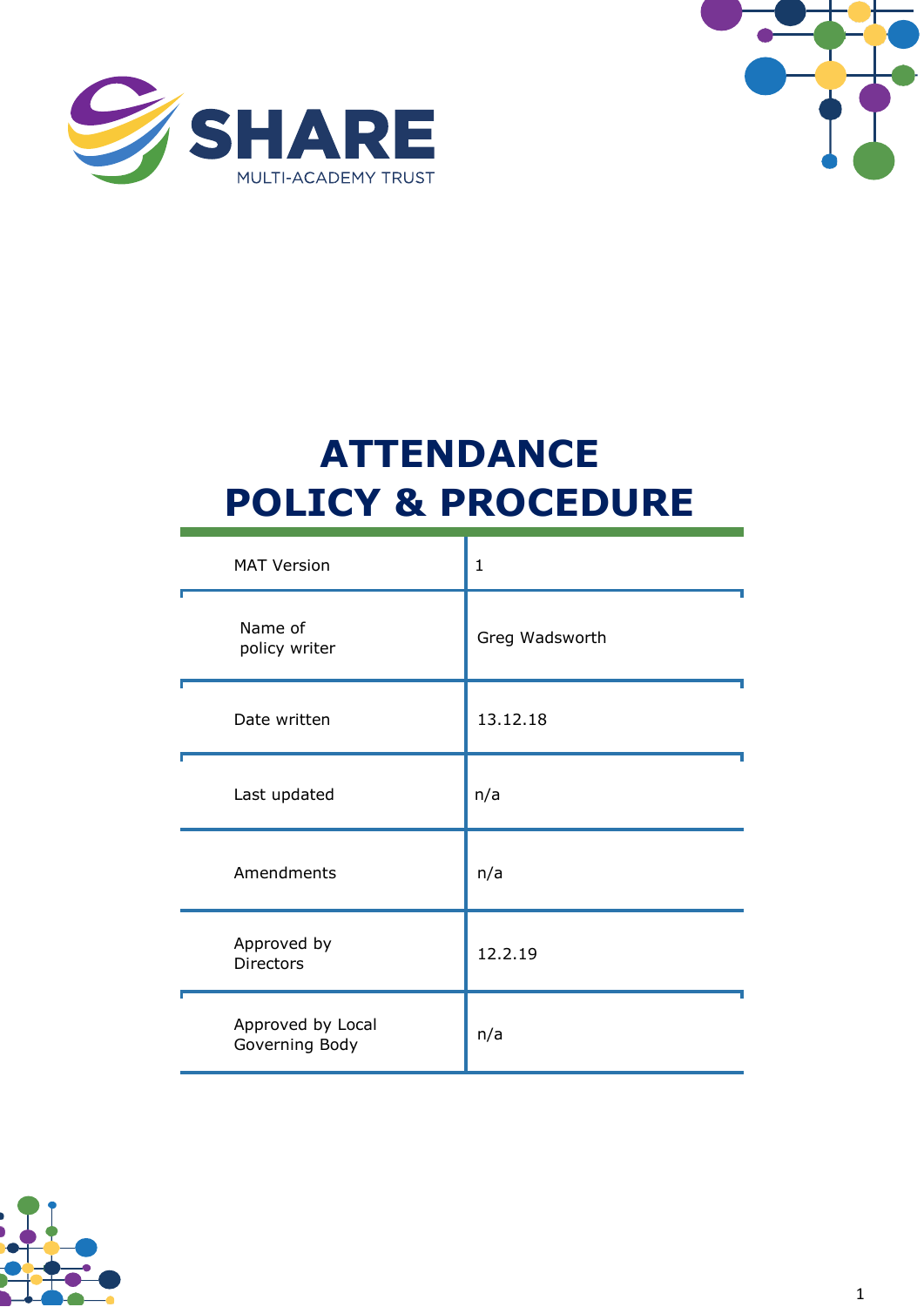## **SHARE MAT Policy for ATTENDANCE**



## **Guiding principles**

Parents, carers and staff share the responsibility in ensuring that student attendance at SHARE MAT schools is maximised, and that the rates of unauthorised and unexplained absence are kept to a minimum. Every child has a right to access education and attendance plays a vital role in ensuring the positive outcomes possible are ensured for all.

All SHARE MAT schools will ensure encouragement and rewarding of good attendance. Schools within the MAT will recognise external factors which influence attendance and ensure they work in partnership with parents and carers, along with other relevant services to deal with any issues. All schools will take a proactive approach in promoting good attendance through setting clear expectations with students and parents/carers whilst providing effective and efficient systems for monitoring attendance in line with legal requirements.

Specific responsibilities and procedures may differ in each school in the MAT; these procedures are available on request from the individual school.

Luck Lane Primary and Lily Park Primary schools attendance is subject to various education laws and this school attendance policy is written to reflect these laws and the guidance produced by the Department for Education. This attendance policy is also consistent with the following school policies: admissions

- anti-bullying
- child protection
- **exclusion**
- safeguarding
- special educational needs  $\Box$  teaching and learning  $\Box$  behaviour and rewards.

The level of attendance and punctuality expected from all our pupils is included in our school's Home School Agreement, which parents must sign following their child's admission to the school.

It is very important, therefore, that you make sure your child attends regularly and this policy sets out how together we will achieve this. This policy will be annually publicised in writing for all staff, parents and pupils via the school website.

The Department for Education guidance states that schools should:

- Promote good attendance and reduce absence, including persistent absence
- Ensure every child has access to full-time education
- Act early to address patterns of absence

Parents must perform their legal duty by ensuring children of compulsory school age, who are registered to a school, attend regularly. All pupils must be punctual to their lessons.

## **Statement of intent**

We aim for an environment which enables and encourages all members of the community to aspire for excellence. For our children to gain the greatest benefit from their education it is vital that they attend regularly and your child should be at school, on time, every day the school is open unless the reason for the absence is unavoidable.

It is very important therefore that you make sure that your child attends regularly and this policy sets out how together we will achieve this



We are committed to providing an education of the highest quality for all our students and endeavour to provide an environment where all pupils feel valued and welcome. Parents and students play a part in making our school so successful. Every child has a right to access the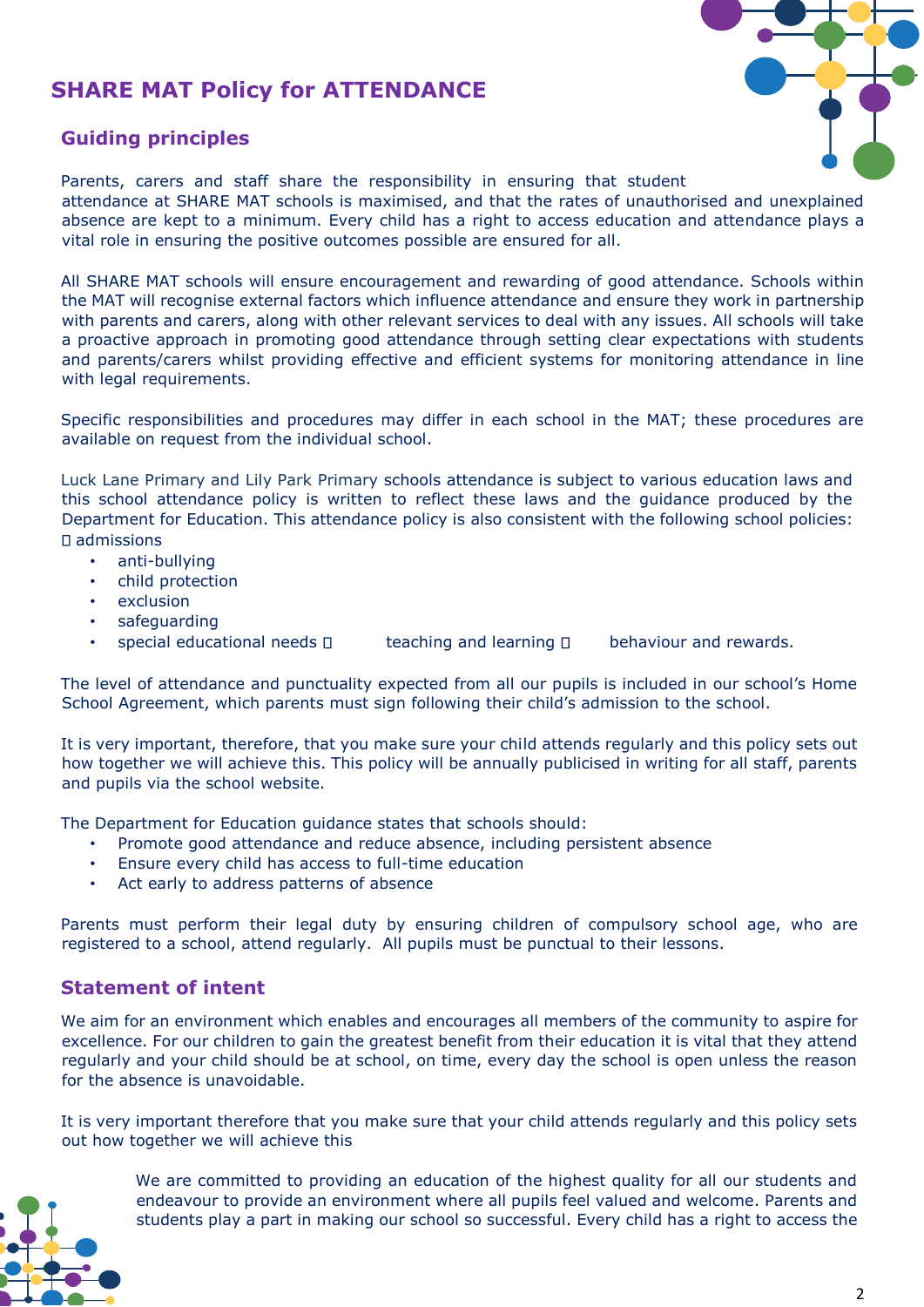education to which they are entitled. Parents and teachers share the responsibility for supporting and promoting excellent school attendance and punctuality for all.

It is our duty to strive consistently to achieve a goal of 100% attendance for all students. Every opportunity will be used to convey to students and their parents or carers the importance of regular and punctual attendance.

The routines children develop around attendance and punctuality at school are the same as the expectations of any future employer in the world of work. High attainment, confidence with peers and staff, and future aspirations depend on good attendance.

## **Why regular attendance is important**

#### **Learning and achievement**

- As a parent/carer you want the best for your child. Having a good education is an important factor in opening up more opportunities in adult life.
- A child who is absent one day of school per week misses an equivalent of two years of their school life.
- 90% of young people with absence rates below 85% fail to achieve five or more good grades at GCSE and around one third achieve no GCSEs at all.
- Poor examination results limit young people's options and poor attendance suggests to colleges and employers that these students are unreliable.
- Poor school attendance is closely associated with crime a quarter of school age offenders have truanted repeatedly.
- At least 1 million children take at least one half day off a year without permission.
- 7.5 million school days are missed each year through unauthorised absence.
- Absence at any stage of your child's education leads to gaps in their learning. This in turn can  $\Box$  mean that they fall behind in work
	- D affect their motivation
	- $\Box$  affect their enjoyment of learning
	- □ lead to poor behaviour
	- □ affect their desire to attend school regularly
	- □ affect their confidence in school
	- mean they miss out on the social life of school and extra-curricular opportunities and experiences
	- $\Box$ affect their ability to have or keep friendships.
- There is a clearly documented link between high attendance and high achievement.
- Of students who miss more than 50% of school, only 3% manage to achieve 5 good passes including English and Maths.
- Of students who miss between 10% and 20% of school, only 35% manage to achieve 5 good passes including English and Maths.
- Of students who miss less than 5% of school, 73% achieve 5 good passes including English and Maths.
- statistics show a direct link between under-achievement and attendance below 95%
- regular attenders make better progress, both socially and academically
- regular attenders find school routines, school work and friendships easier to cope with
- regular attenders find learning more satisfying
- regular attenders are more successful in transferring between primary school, secondary school, and higher education, employment or training.

#### **The Law relating to attendance**

Section 7 of the Education Act 1996 states that 'the parent of every child of compulsory school age shall cause him/her to receive efficient full time education suitable:-

3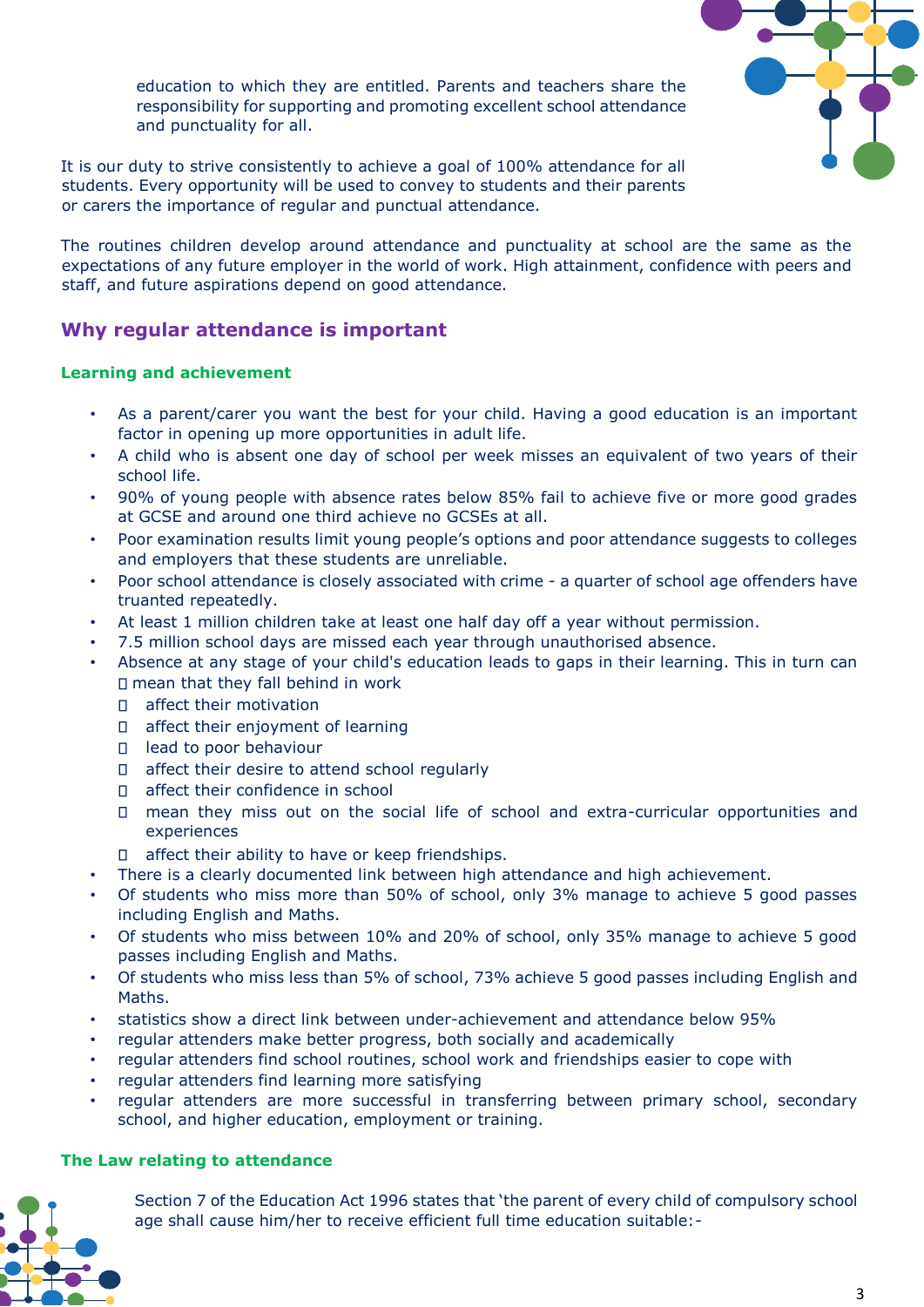- (a) to age, ability and aptitude and
- (b) to any special educational needs he/ she may have either by regular attendance at school or otherwise.'

#### **Safeguarding**

Your child may be at risk of harm if they do not attend school regularly. Safeguarding the interests of each student is everyone's responsibility and within the context of this school, promoting the welfare and life opportunities for your child encompasses:- **Attendance** Behaviour Management Health and Safety Access to the Curriculum

Anti-bullying.

Failing to attend this school regularly will be considered a safeguarding matter.

In the first instance staff will attempt to contact parents/carers by telephone or text message. If staff are unable to determine the student's whereabouts then it may be necessary for attendance staff to do an unannounced home visit.

If staff are still unable to determine the student's whereabouts and believe there is a risk to the child's safety or wellbeing, then the police will be contacted.

It is vital that parents/carers keep school up to date with contact details – phone numbers, address, email address and additional people to contact – to ensure staff can speak to parents/carers in this situation. Each school will keep at least two contacts on record for each student and attempt to contact both should a child be absent.

If a student has been absent for a significant period of time and the school has been unable to contact parents/carers then the child will be considered a Child Missing in Education. The relevant local authority will be contacted and will undertake their own investigation to determine whether the child is on holiday, away from home or has left the area.

If a student has been absent for 20 school days or more and the school is unable to determine their whereabouts or believes they are away from home, then they will be removed from roll and lose their place at the school.

If parents/carers inform the school they are taking their child abroad during term time (see term time holidays and leave of absence section for more details) the school may ask for proof of travel for safeguarding purposes.

#### **The Law relating to safeguarding**

Section 175 of the Education Act 2002 places a duty on local authorities and governing bodies to have regard to guidance issued by the Secretary of State with regard to safeguarding and promoting the welfare of children and students under the age of 18.

## **Promoting regular attendance**

The foundation for good attendance is a strong partnership between the school, parents and the child. The Home School Agreement will contain details of how we will work with parents and our expectations of what parents will need to do to ensure their child achieves good attendance.



To help us all to focus on this we will: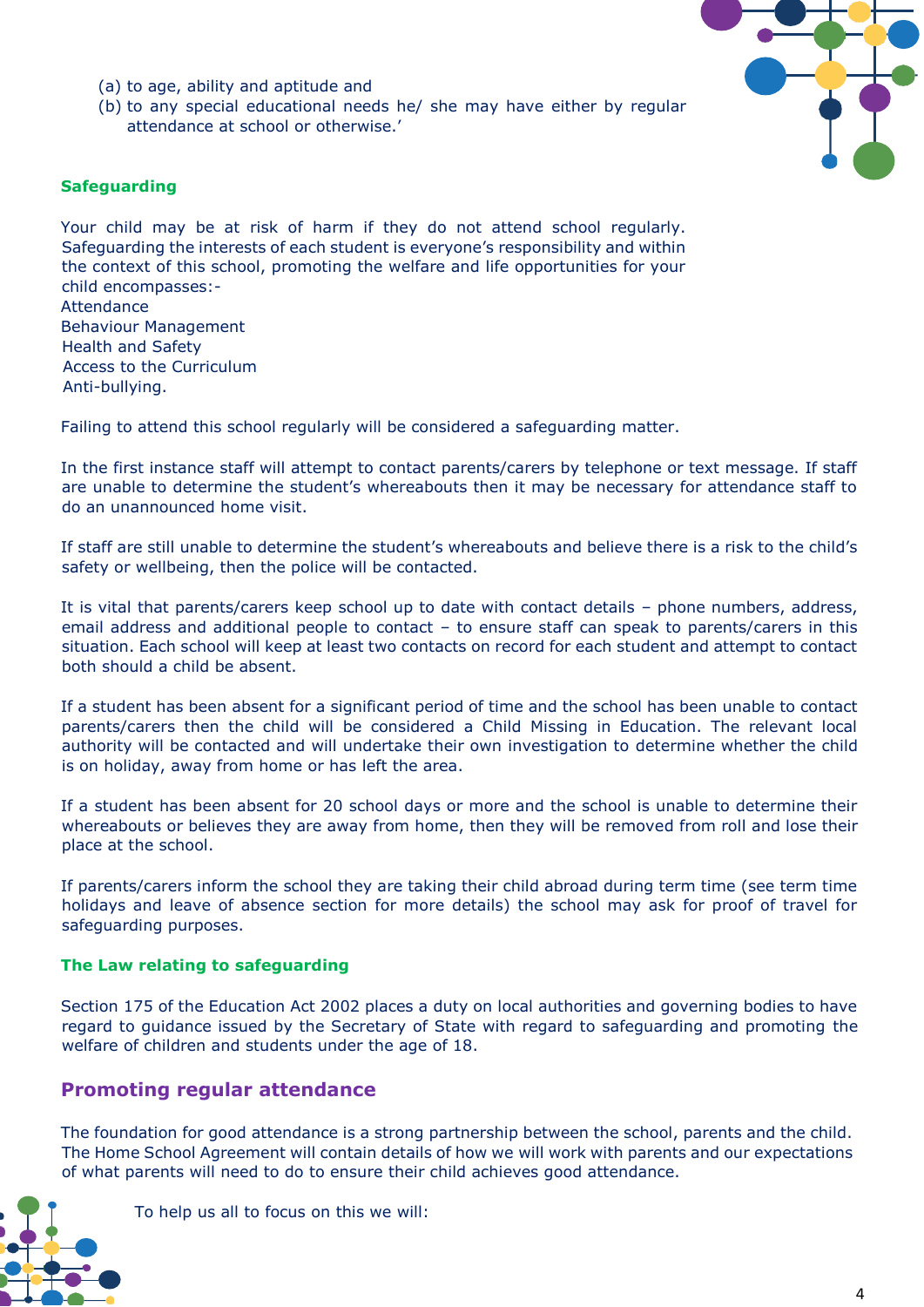- 
- Give you details on attendance in our regular home school communications;
- Report to you at least half-termly on how your child is performing in school, what their attendance and punctuality rate is and how this relates to their attainments;
- Celebrate good attendance by displaying individual and class achievements;
- Reward good or improving attendance through class competitions, certificates and outings/events.

#### **Responsibilities of the school's attendance leader**

A member of the senior leadership team will oversee, direct and co-ordinate the school's work in promoting regular and improved attendance and will ensure the attendance policy is consistently applied throughout the school.

#### **Responsibilities of the school attendance officer**

Parents are expected to contact school at an early stage and to work with the staff in resolving any problems together. This is nearly always successful. If difficulties cannot be sorted out in this way, the school may refer the child to the attendance officer. He/she will also try to resolve the situation by agreement but, if other ways of trying to improve the child's attendance have failed and unauthorised absences persist, the attendance officer can use sanctions such as penalty notices or prosecutions in the Magistrates Court. Full details of the options open to enforce attendance at school are available from the school or Kirklees Council.

#### **Responsibilities of classroom and pastoral staff**

- Ensure that all students are registered accurately
- Promote and reward good attendance with students at all appropriate opportunities
- Liaise with the attendance leader on matters of attendance and punctuality
- Communicate any concerns or underlying problems that may account for a child's absence  $\square$ Support pupils with absence to engage with their learning once they are back in school.

#### **Responsibilities of students**

- Attend every day unless they are too ill or have an authorised absence
- Arrive in school on time
- Go to all their lessons and tutor times on time
- Take responsibility for registering at the attendance office if they are late or are leaving the school site during school hours
- Under no circumstances will students leave school site without permission.

#### **Responsibilities of parents/carers**

Ensuring your child's regular attendance at school is a parent/carer's legal responsibility (Section 444 of the 1996 Education Act) and permitting absence from school that is not authorised by the school creates an offence in law.

#### Parents will:

- inform the school on the first day and each subsequent day of absence that their son/daughter will not be attending by 8.15am.
	- discuss with the attendance office or community progress leader any planned absences **at least 4 weeks in advance.** 
		- support the school with their child in aiming for 100% attendance each year.

5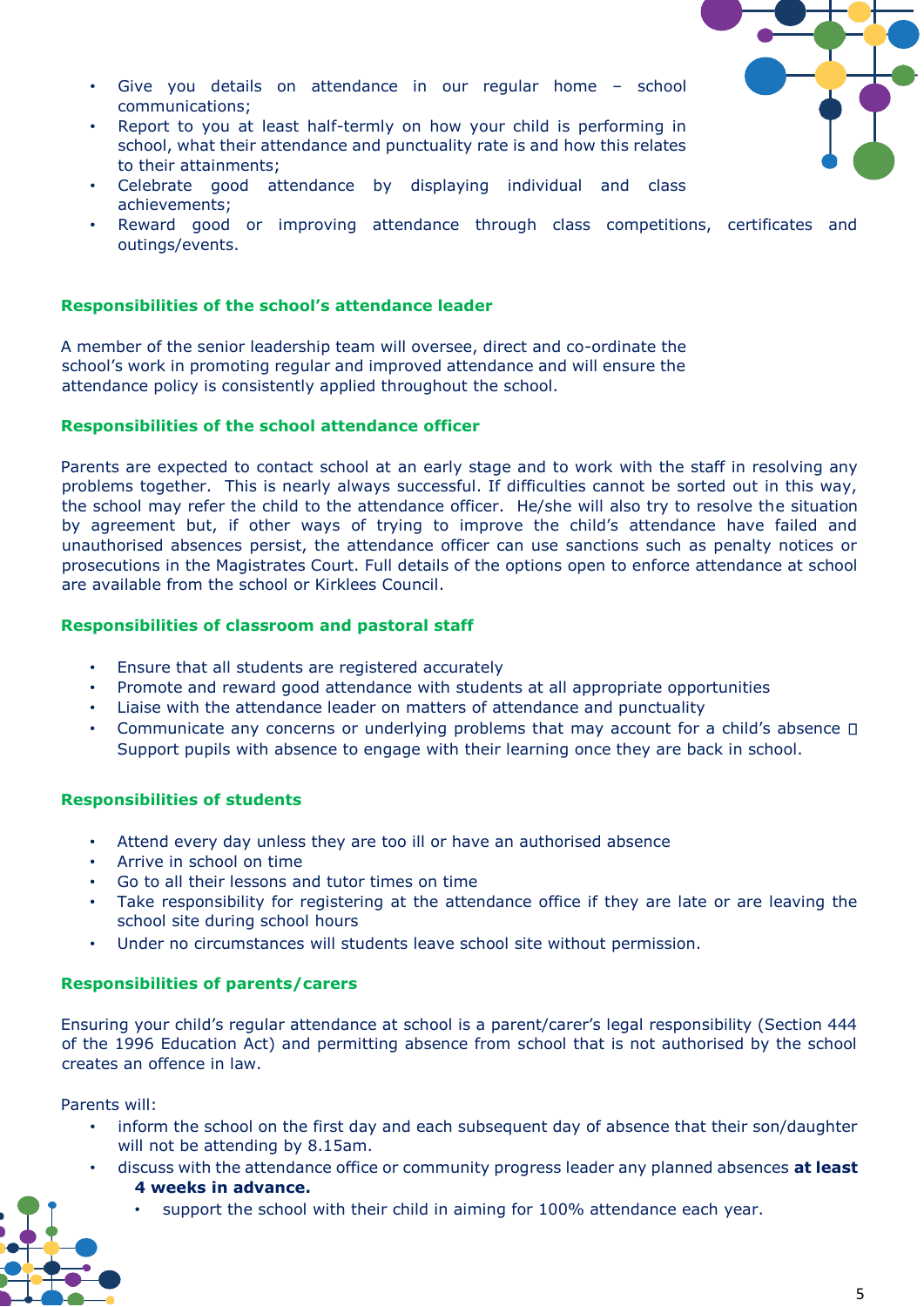- 
- make sure that any absence is clearly accounted for by telephone, text or school app on the first and every subsequent day of absence.
- avoid taking their child out of school for non-urgent medical or dental appointments.
- only request leave of absence if it is for an 'exceptional' circumstance.
- If a student will be absent due to medical appointment, parents/carers should inform school by providing an appointment letter so a copy can be taken for the student's record. Parents/carers can also write a note in the student's planner or contact the key contact at school. Although schools understand that appointments are important, it is requested that these are sought outside of school time wherever possible as they are still classed as an absence. Wherever possible, students should attend school before and after appointments as it is not normal procedure to authorise a full day of absence for such appointments. Headteachers reserve the right to receive a letter, appointment card or other written confirmation, such as a medical appointment card, prior to authorising absence.

## **Understanding types of absence**

Every half-day absence from school has to be classified by the school (not by the parents), as either AUTHORISED or UNAUTHORISED. This is why information about the cause of any absence is always required.

Unauthorised absence are those which the school does not consider reasonable and for which no 'leave' has been given. This includes:

- Parents/carers keeping children off school unnecessarily
- Truancy before or during the school day
- Absences which have never been properly explained
- Children who arrive at school too late to get a mark
- Shopping, looking after other children or birthdays
- Day trips and holidays in term time which have not been agreed  $\Box$  Waiting in for deliveries or tradesmen  $\square$  Parents/carers own appointments.

Whilst any child may be off school because they are ill, sometimes they can be reluctant to attend school. Any problems with regular attendance are best sorted out between the school, the parents and the child.

If your child is reluctant to attend, it is never better to cover up their absence or to give in to pressure to excuse them from attending. This gives the impression that attendance does not matter and usually makes things worse.

A school can, if needed, change an authorised absence to an unauthorised absence and vice versa if new information is presented. Any changes will be communicated to parents/carers. An example of this would be where a parent states a child is unwell but on return to school there is evidence they have been on holiday.

#### **Lateness**

Poor punctuality is not acceptable. If your child misses the start of the day they can miss work and vital information and news for the day. Late arrival students also disrupt lessons, it can be embarrassing for the child and can also encourage absence.

#### **How we manage lateness**

The doors open at 8.40am and we expect your child to be in class for the start of lessons at 8.50am. Registers are marked by 8.50am and your child will receive a late mark if they are not in by that time.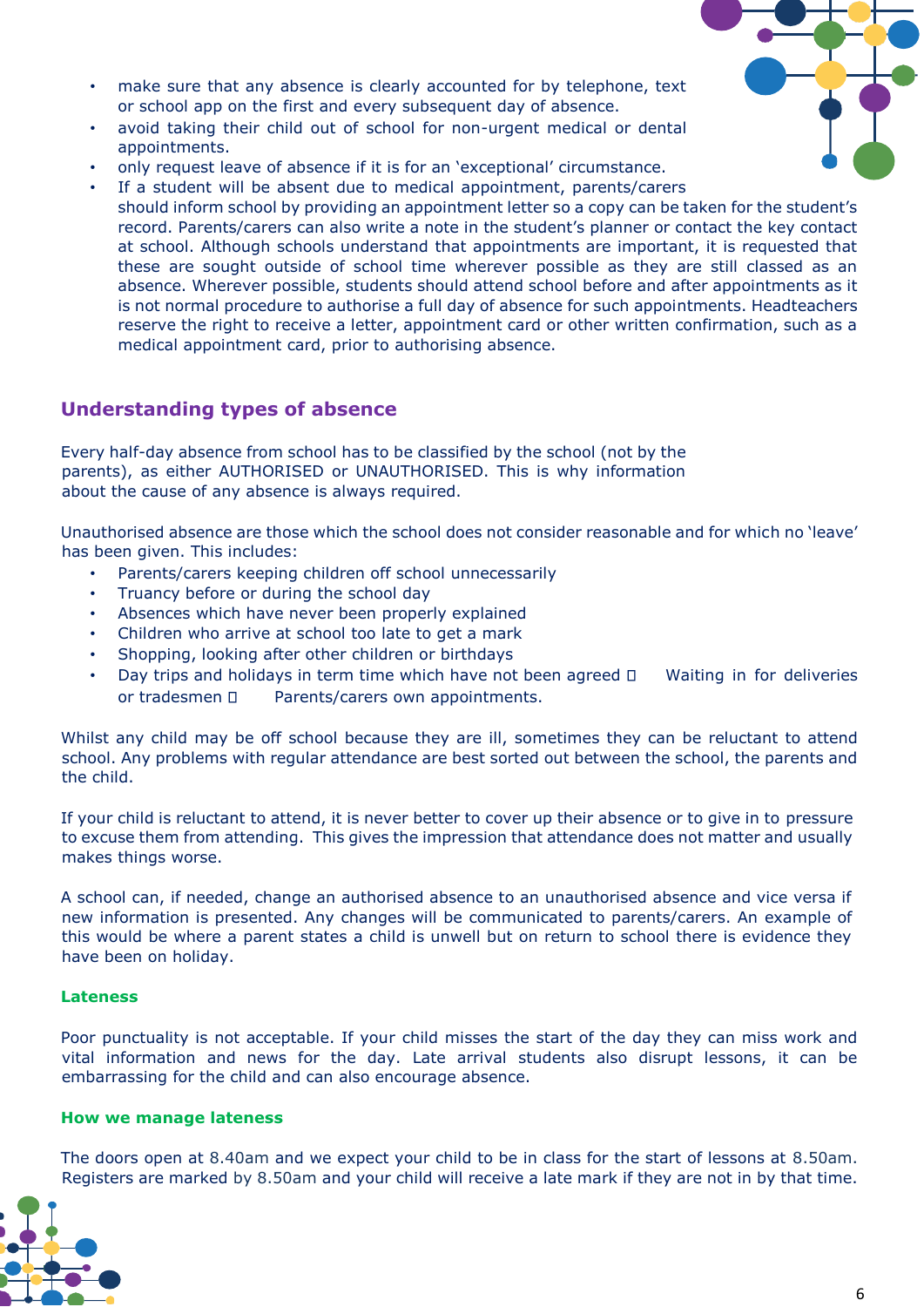If your child has a persistent late record you will be asked to meet with the community progress leader at secondary school and/or attendance officer to resolve the problem, but you can approach us at any time if you are having problems getting your child to school on time.



It is important to be on time at the start of the morning and afternoon school sessions and to all lessons. The start of school/lessons is used to give out instructions or organise work. All lateness is recorded daily. This information will be required by the courts, should a prosecution for nonattendance or lateness be necessary.

It is better to be late to school than to not arrive at all. However, we always encourage punctuality at school. Not only is it a good habit to learn from an early age, it will help them when they come to have a job later in life, but being on time is also important for a child because -  $\Box$ 

- it helps them settle into the school day well, with everybody else
- it helps them make and keep friends
- it improves self-confidence
- class teachers often include learning sessions during registration.

In fact, by regularly arriving late, students can miss a great deal of lesson time:-

- Arriving 5 minutes late every day adds up to 3 days lost each year
- Arriving 15 minutes late every day is the same as being absent for nearly 2 weeks a year
- Arriving 30 minutes late every day is the same as being absent for 18 days a year
- It can be embarrassing
- It can damage a child's confidence
- It may lead to children being confused and missing vital instructions, information and bits of news at the start of the day
- It disrupts everyone else's learning.

## **Absence Procedures**

A child not attending school is considered a **safeguarding** matter. This is why information about the cause of any absence is always required. If your child is absent you must:

- Contact us as soon as possible on each day of absence, certainly no later than 8.30am.
- Luck Lane Primary and Lily Park Primary school has a free school app www.myedschoolapp.com/get please download for: reporting absence, access to information about your child's attendance, timetable, behaviour and achievements. Messages sent through the app are free.
- Or, you can phone the Attendance Office on 01484 463366.
- Or, you can call into school and report to reception, who will arrange for a member of staff to speak with you;
- Medical evidence is requested for all medical appointments, please provide one of the following:
- 1) Appointment card. 2) Appointment letter. 3) Prescription. 4) Labelled and dated medicine bottle/packet. 5) Doctors note/letter.

If your child is absent we will:

- send an absence text to your child's first contact as soon as your child is marked absent on the class register and no reason for absence has been reported to school. If no response is received to this initial text, a second text will be sent requesting that you contact us immediately with a reason for your child's absence. If we do not receive a response to this second text we will ring all the contacts we have on file for your child until we are able to ascertain a reason for absence. If we are unable to contact anyone we will alert the headteacher and designated safeguarding lead who will decide whether a home visit or other agency involvement is required.
- Visit your home address if there are safeguarding concerns
- Invite you in to discuss the situation with our attendance officer, deputy headteacher and/or pastoral leaders, assistant headteacher if absences persist;
	- Refer the matter to the attendance officer if attendance moves below 90%;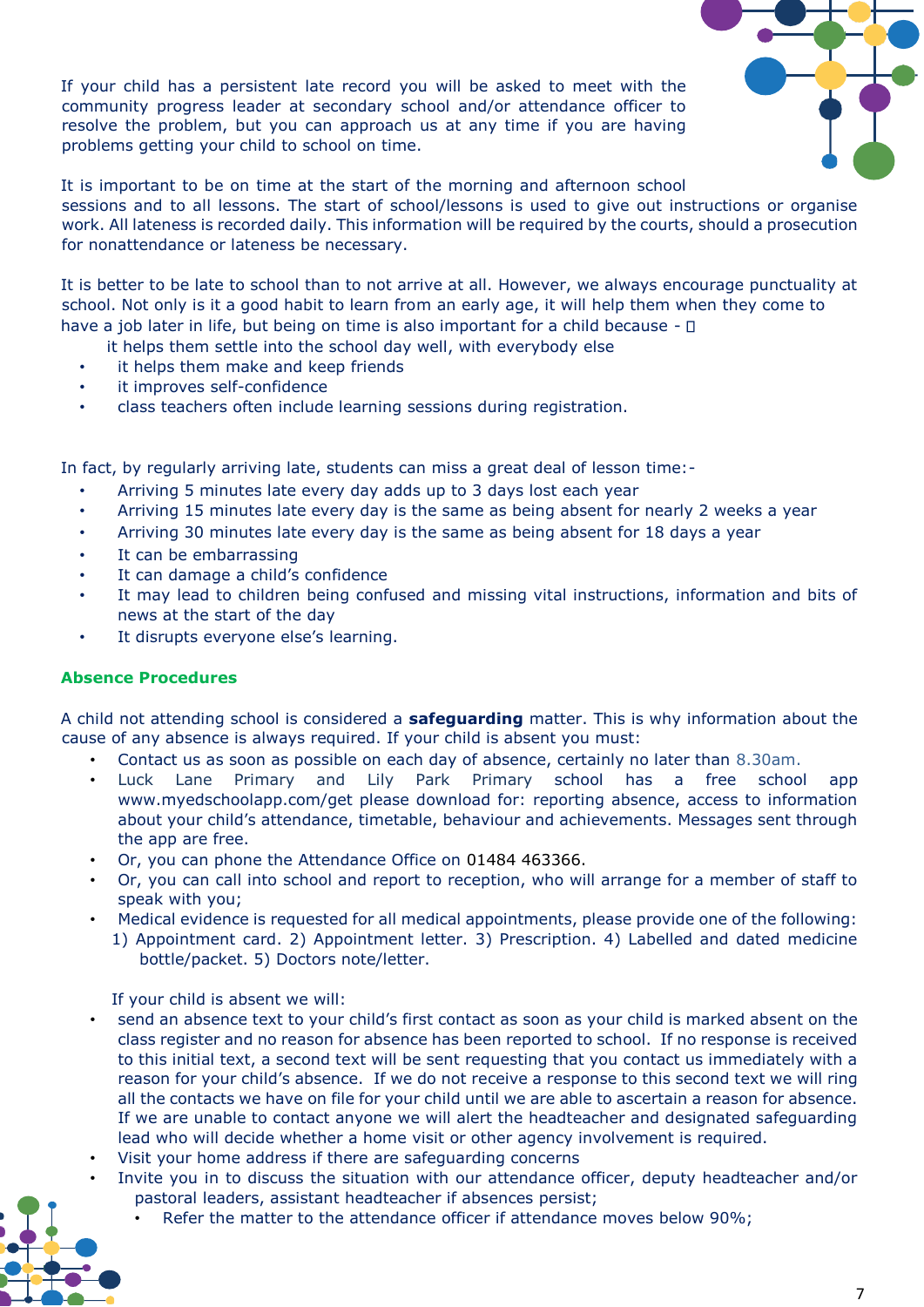- 
- The attendance officer will hold weekly meetings with the community progress leaders to discuss/action plan all students under 96% attendance. The senior community progress leader to discuss/action plan all students under 90% attendance.
- The attendance officer will also hold weekly/fortnightly meetings with those listed above. These meetings are to discuss the lowest attending 100 students. This meeting is called the focus 100.

In cases of minor illness or ailment (cold, headache, period pains etc.), schools expect the student to attend. If parents feel unsure about a student's ability to attend, they should be sent with a note in their planner to show to relevant staff within the school. Staff with responsibility for assessing whether a student is well enough to be in school will see students if they become unwell during the day, and if they are unfit to stay in school, a member of staff will contact parents/carers to collect them. Students will not be allowed to go home unless they have made contact with a parent/carer or other person listed as a contact on the student's record.

Students should not, under any circumstance, contact parents/carers or others to say they wish to go home. If this is the case parents are advised to contact the school to check that medical advice has been sought. If a parent/carer arrives at school without school being aware, the student will not be sent with them until an assessment has been made in school.

#### **Telephone numbers**

There are times when we need to contact parents about lots of issues, including absence and medical emergencies, so we need to have your current contact numbers and email addresses at all times. To help us to help you and your child parents are asked to make sure we always have up-to-date contact details – if we don't then something important may be missed. There will be regular checks on telephone numbers throughout the year.

#### **Persistent Absenteeism (PA)**

A student becomes a 'persistent absentee' when they miss 10% or more schooling across the school year for whatever reason. Absence at this level is causing considerable damage to any child's educational prospects and we need parents/carers fullest support and co-operation to tackle this. We monitor all absence thoroughly. Any case that is seen to have reached the PA mark or is at risk of moving towards that mark is given priority and you will be informed of this immediately. PA students are tracked and monitored carefully through our pastoral system and we also combine this with academic mentoring where absence affects attainment. All PA cases are also automatically made known to the attendance officer.

#### **Leave of Absence in Term Time**

You should **NOT** expect your child to be allowed leave of absence in term time. Parents do **NOT** have a legal right to take children out of school. School terms are designed to offer opportunities for holidays to be taken throughout the academic year without disrupting the education of students.

Leave of absence is something SHARE MAT strongly disapproves of during term-time as it can have serious detrimental impact on educational outcomes. Absence from school clearly correlates with lower attainment and progress, with every day missed possibly affecting chances of strong educational outcomes.

It is not true that students can 'catch up'. Research shows that by missing lessons, students fall behind, and lessons are NOT repeated at a later date; The Department of Education regulations state that headteachers may not grant any leave of absence during term time unless there are *exceptional circumstances.* Parents who take their children out of school during the school term without the

headteacher's authorisation or beyond an agreed date risk being issued a penalty notice or taken to court.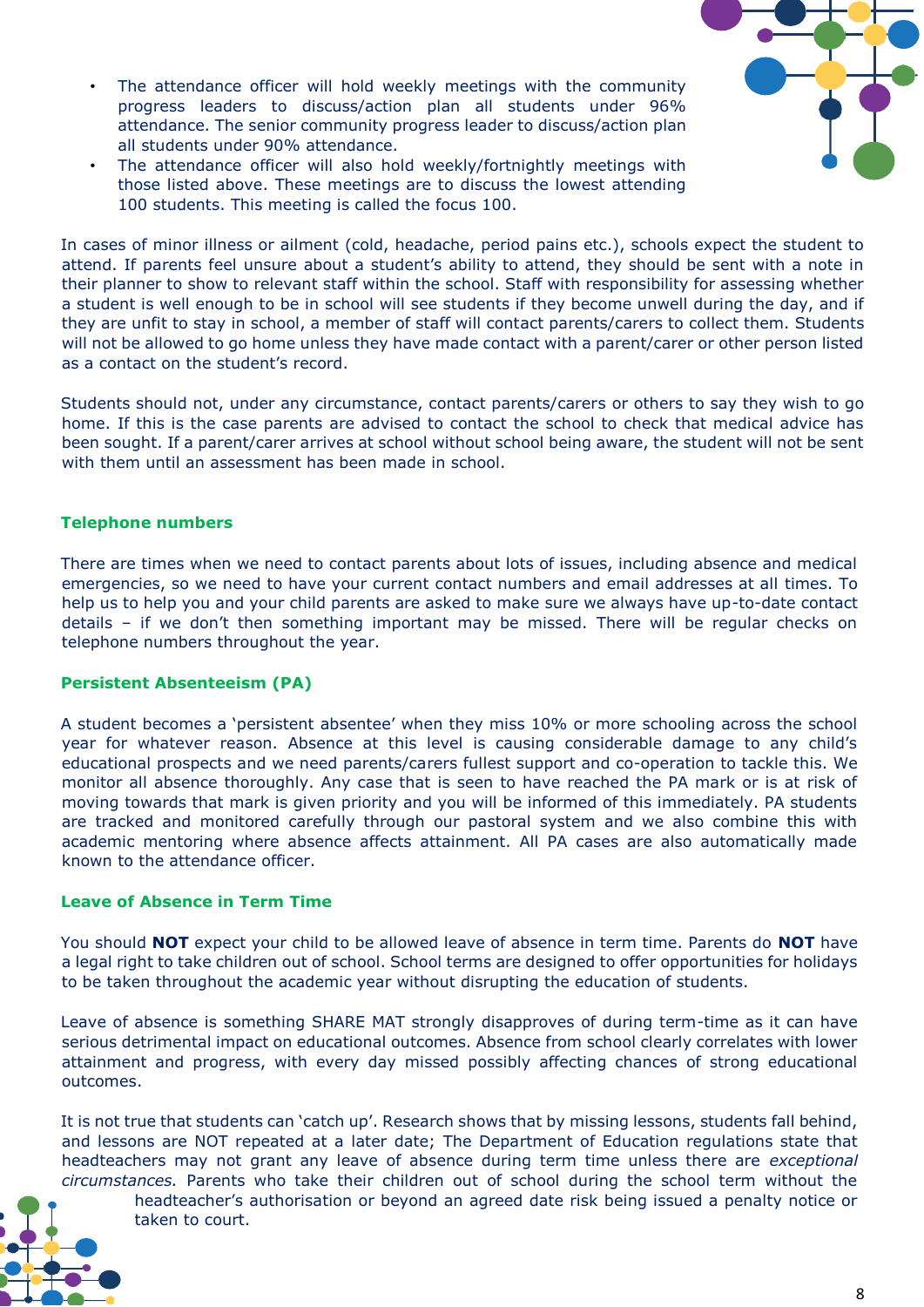

The penalty notice is £60, for each parent of each child, if paid within 21 days, and £120 if paid after this date but within 28 days. Non-payment of a penalty notice will normally trigger a prosecution (under the provisions of section 444 of the Education Act 1996 or under the provisions of S103 (3) of the Education and Inspections Act 2006). The prosecution can only be for the original offence and NOT for the non-payment of the penalty notice.

Where parents/carers continue to take unauthorised leave of absences in term time, despite having previously been issued with a penalty notice, the local authority will consider a prosecution under S 444 of the Education Act 1996.

If the local authority decide to prosecute parents/carers based on the evidence that the school provides then parents/carers would be expected to attend court and may face a fine of up to a maximum of £2500. There is also a chance that a community order could be put in place and the possibility of a three month's jail sentence. Parents/carers could receive a criminal record.

In addition:

- You risk losing your child's place at school if they are absent for 20 days or more
- You risk your child's future through lost learning and lower achievement  $\Box$  You risk your child feeling left behind and left out

In 'exceptional' circumstances, headteachers can allow a small amount of time out of school.

Special or exceptional circumstances do **NOT** include (this is not an exhaustive list):

- Availability of cheaper flights
- Availability of desired/cheaper accommodation
- Poor weather in school holidays
- Overlap with the beginning or the end of term
- Trips abroad
- Seeing relatives
- **Weddings**
- **Funerals**

As a guide, any unauthorised absence in excess of 4 consecutive days, parents/carers are likely to receive a penalty notice. The school will notify parents/carers in advance if taking this course of action and then parents/carers will hear in due course from the relevant local authority once they have processed the penalty notice.

If you still feel that you wish to apply to take your child out of school during term time due to exceptional circumstances, please request a 'leave of absence request form' from your child's community progress leader, the attendance officer, school reception or print a copy from the school's website. The form should be received by the headteacher **FOUR** school weeks in advance of the proposed date.

Absence for sporting activities are assessed as above on a case by case basis and may be authorised as an 'approved sporting activity'. A decision of whether or not to approve these requests will be made based on the student's attendance and behaviour, and as a result, may mean that the same sporting absence may be authorised for one child and not another.

## **Religious Observance**

Luck Lane Primary and Lily Park Primary schools believes in respecting, promoting and celebrating the cultural and religious diversity of its pupils, parents and the community. Given the rich diversity of our school, parents will want to celebrate some of the major religious festivals with their children at home.

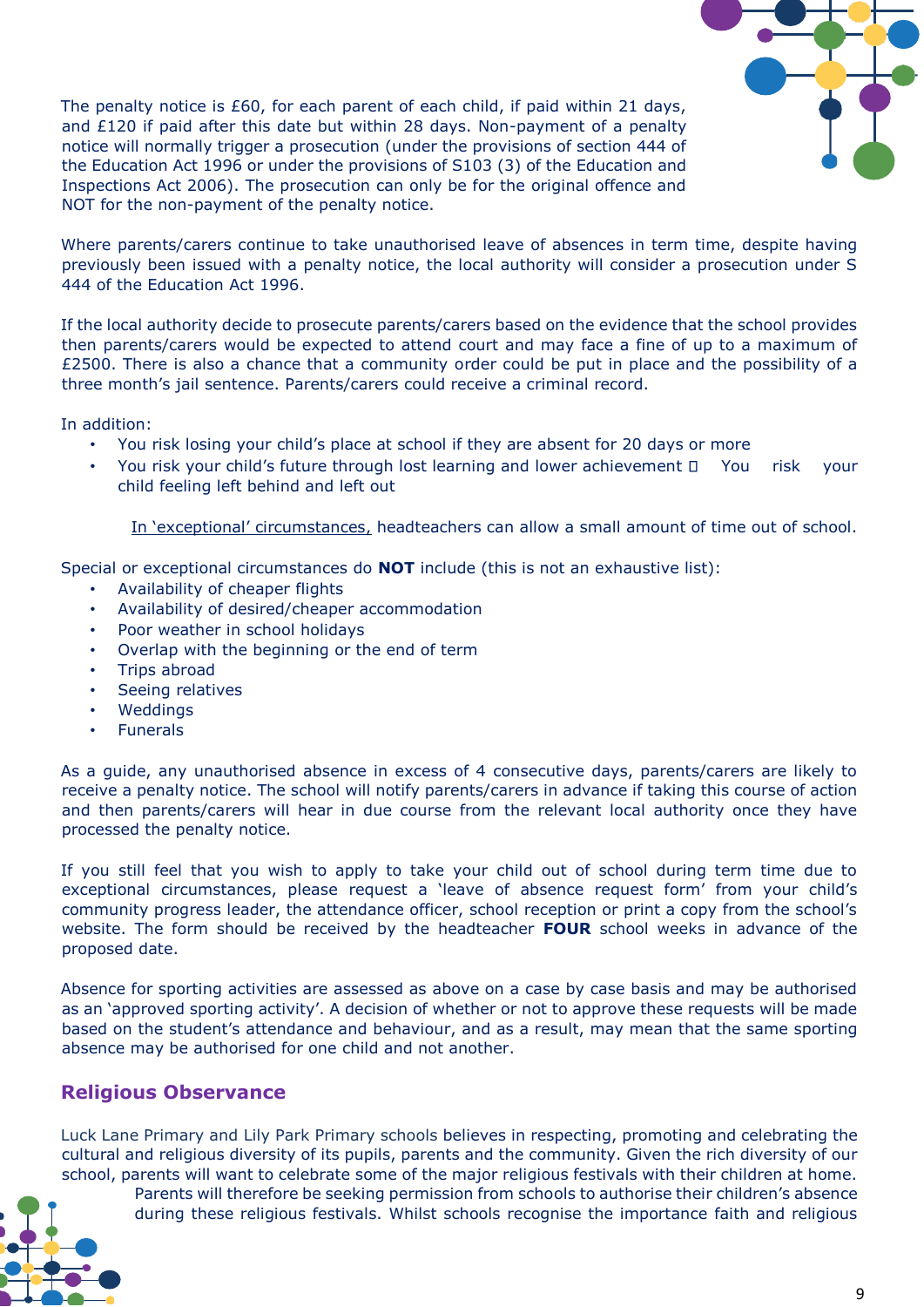observance play in the lives of many of its pupils and want to respect the wishes of parents to celebrate religious festivals with their children, it is important to strike the right balance between authorising such absence and the effect on pupil's progress. The Pupil Registration Regulations 2006 Section 2 states that absence for religious observance should be "treated as authorised [absence] … on a day exclusively set apart for religious observance by the religious body



which the parent belongs". Thus, if the parent's religious body marks the day as a religious festival, the school must authorise the absence. Leave for pupils for religious observance should only be agreed if the dates fall outside of normal holiday periods.

Many of the main Christian festivals, for example Christmas and Easter, take place during the school holidays. The two main festivals celebrated by Muslims are Eid-ul-fitr (marking the end of Ramadan) and Eid-ul-Adha (marking the end of Hajj). These Muslim celebrations occur according to the lunar calendar in different countries and it is difficult to predict when pupils may need to be absent from school until very close to the day itself. For example, Eid-ul-fitr and Eid-ul-Adha come 10 days earlier every year and can change according to when the moon is. However, there may be occasions when a festival falls twice in a calendar year. The main festivals celebrated by Jews include Rosh Hashanah and Yom Kippur. The commonly celebrated festivals by Sikhs include Baisakhi, Diwali and Birthday of Guru Nanak Dev. Hindus main festivals include Diwali and the New Year Day (day after Diwali) and the main Buddhist festivals include Vesak (Buddha Day) and Dhammacakka Day. **In most cases up to two days throughout a school year for religious observance should be sufficient.** 

Schools should use their discretion where a parent does not belong to a religious body, as they may want to celebrate an alternative festival that they feel is important to them, such as Pagan or Wicca festivals. When parents request leave for their children for religious observance, pupils should be granted a day's authorised absence for a particular religious festival. **Where a religious festival falls during a school holiday or at the weekend, no authorised absence should be granted.** 

Requests for preparation for religious festivals should be regarded as unauthorised absence. Guidance and expectations from school, will be sent by letter to parents just before the religious festival. If parents/carers are going to seek permission for their child's absence for religious observance, they need to make school aware. It is easy to do this using the school app. Alternatively, call the attendance office on 01484 463366 or visit school reception.

Students are expected to return to school promptly on the day following the authorised day of absence.

## **School targets**

The school has targets to improve attendance and your child has an important part to play in meeting these targets.

The minimum level of attendance for this school is 97% and we will keep you updated regularly about progress to this level and how your child's attendance compares.

Our target is to achieve better than this however, because we know that good attendance is the key to high achievement and we believe our students can be outstanding.

Through the school year we monitor absences and punctuality to show us where improvements need to be made.

Information on any projects or initiatives that will focus on these areas will be provided in our home school communications and we ask for your full support.

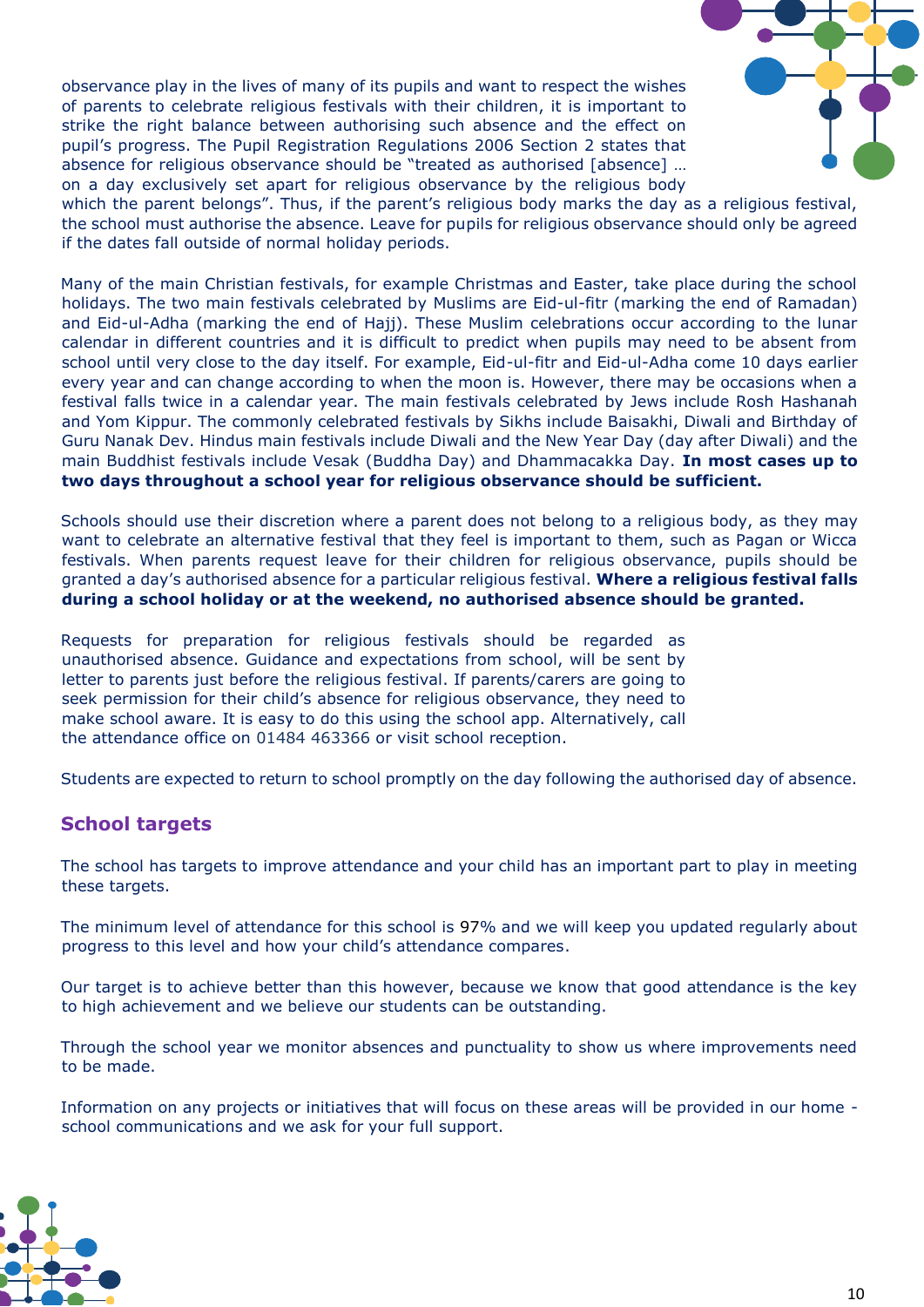

## **What can I do to encourage my child to attend school?**

Make sure your child gets enough sleep and gets up in plenty of time each morning. Ensure that he/she leaves home in the correct clothes and properly equipped. Show your child, by your interest, that you value his/her education.

Be interested in what your child is doing in school, chat to them about the things they have learnt, what friends they have made and even what they had for lunch!

#### **Luck Lane Primary and Lily Park Primary have a free school ap[p](http://www.myedschoolapp.com/get) [www.myedschoolapp.com/get](http://www.myedschoolapp.com/get) please download for access to information about your child's attendance, timetable, behaviour and achievements. Messages sent through the app are free.**

Once downloaded, parents/carers can check their child's attendance by clicking 'My student' followed by 'Attendance'.

For many parents, your child attending school may be your first experience of being separated from them. This can seem daunting at first for both of you, but consistency and a caring, supportive home and school life will make the transition a quick and easy experience for you both.

#### **Rewards and Consequences**

Students who meet and exceed the school's attendance targets will be rewarded for this through various types of reward within their school.

Students who arrive late to registration and teaching periods will be given late marks and these may accrue to consequences within each school linked to the schools own reward and consequence schemes, in line with the school Behaviour Policy.

#### **Summary**

The school has a legal duty to publish its absence figures to parents and to promote attendance. Equally, parents have a duty to make sure that their children attend.

All school staff are committed to working with parents and students as the best way to ensure as high a level of attendance as possible and that every student achieves their potential.

## **Attendance Policy addendum**

## **Attendance during national lockdowns or other emergencies requiring extended school closures**

There may be times when pupils are asked not to attend school for extended periods of time; for example, if the government directs schools to close to stop the spread of a pandemic. In these circumstances, pupils may either be asked to work from home or continue to attend school, either on a rota or daily basis. Some pupils may be given priority or encouraged to physically attend school. This may include pupils with special educational needs and / or disabilities, who need additional support to access learning, or pupils under the supervision of a social worker. The school will share information about priority groups as soon as possible after closures are announced.